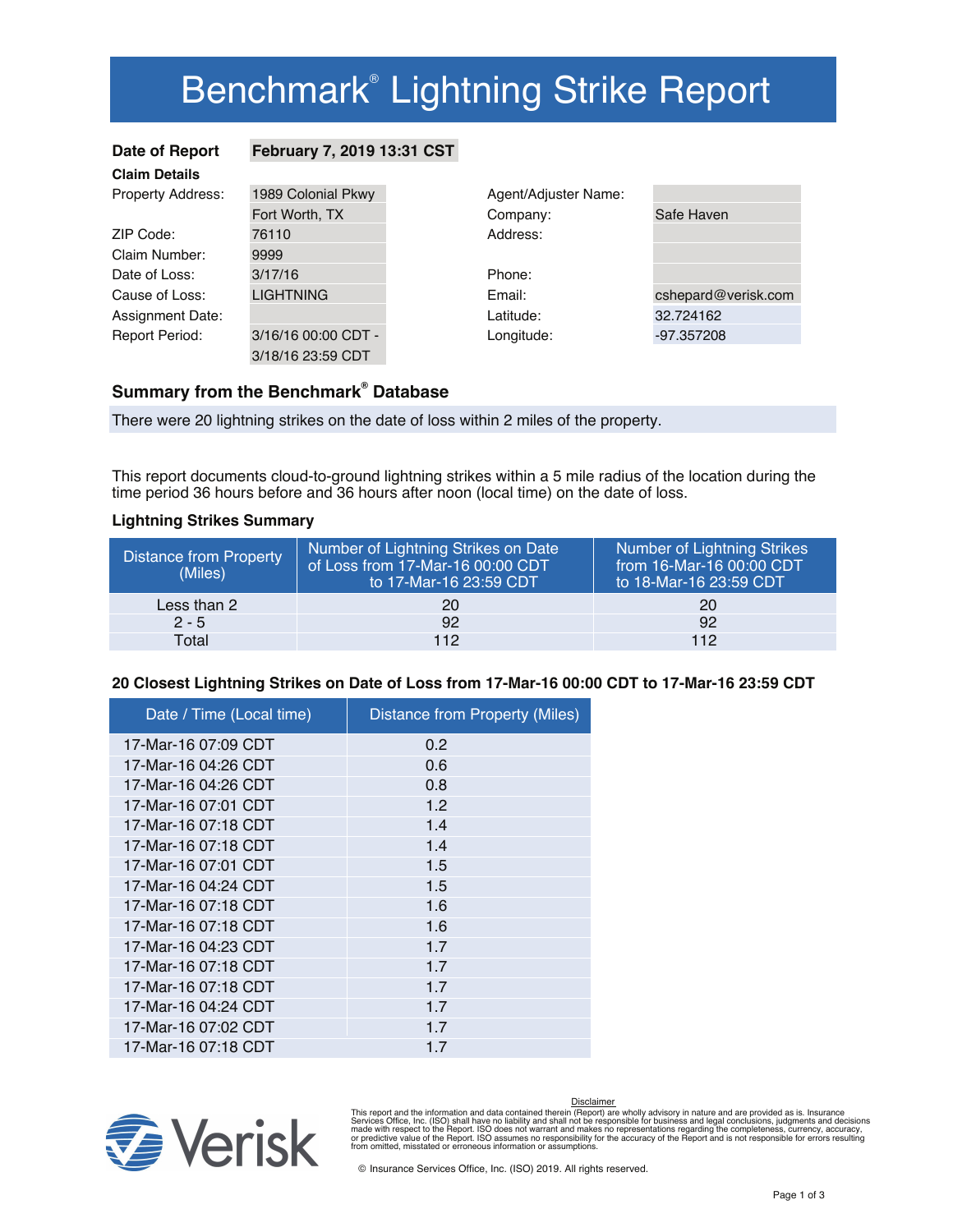# Benchmark<sup>®</sup> Lightning Strike Report

**20 Closest Lightning Strikes on Date of Loss from 17-Mar-16 00:00 CDT to 17-Mar-16 23:59 CDT (continued)**

| Date / Time (Local time) | Distance from Property (Miles) |
|--------------------------|--------------------------------|
| 17-Mar-16 07:18 CDT      | 17                             |
| 17-Mar-16 07:02 CDT      | 1.9                            |
| 17-Mar-16 04:23 CDT      | 1.9                            |
| 17-Mar-16 07:08 CDT      | 19                             |

#### **20 Closest Lightning Strikes from 16-Mar-16 00:00 CDT to 18-Mar-16 23:59 CDT**

| Date / Time (Local time) | Distance from Property (Miles) |
|--------------------------|--------------------------------|
| 17-Mar-16 07:09 CDT      | 0.2                            |
| 17-Mar-16 04:26 CDT      | 0.6                            |
| 17-Mar-16 04:26 CDT      | 0.8                            |
| 17-Mar-16 07:01 CDT      | 1.2                            |
| 17-Mar-16 07:18 CDT      | 1.4                            |
| 17-Mar-16 07:18 CDT      | 1.4                            |
| 17-Mar-16 07:01 CDT      | 1.5                            |
| 17-Mar-16 04:24 CDT      | 1.5                            |
| 17-Mar-16 07:18 CDT      | 1.6                            |
| 17-Mar-16 07:18 CDT      | 1.6                            |
| 17-Mar-16 04:23 CDT      | 1.7                            |
| 17-Mar-16 07:18 CDT      | 1.7                            |
| 17-Mar-16 07:18 CDT      | 1.7                            |
| 17-Mar-16 04:24 CDT      | 1.7                            |
| 17-Mar-16 07:02 CDT      | 1.7                            |
| 17-Mar-16 07:18 CDT      | 1.7                            |
| 17-Mar-16 07:18 CDT      | 1.7                            |
| 17-Mar-16 07:02 CDT      | 1.9                            |
| 17-Mar-16 04:23 CDT      | 1.9                            |
| 17-Mar-16 07:08 CDT      | 1.9                            |

This report is powered by the Benchmark natural hazard history database. To learn more about the information in this report, please visit http://www.verisk.com/Benchmark



This report and the information and data contained therein (Report) are wholly advisory in nature and are provided as is. Insurance<br>Services Office, Inc. (ISO) shall have no liability and shall not be responsible for busin Disclaimer